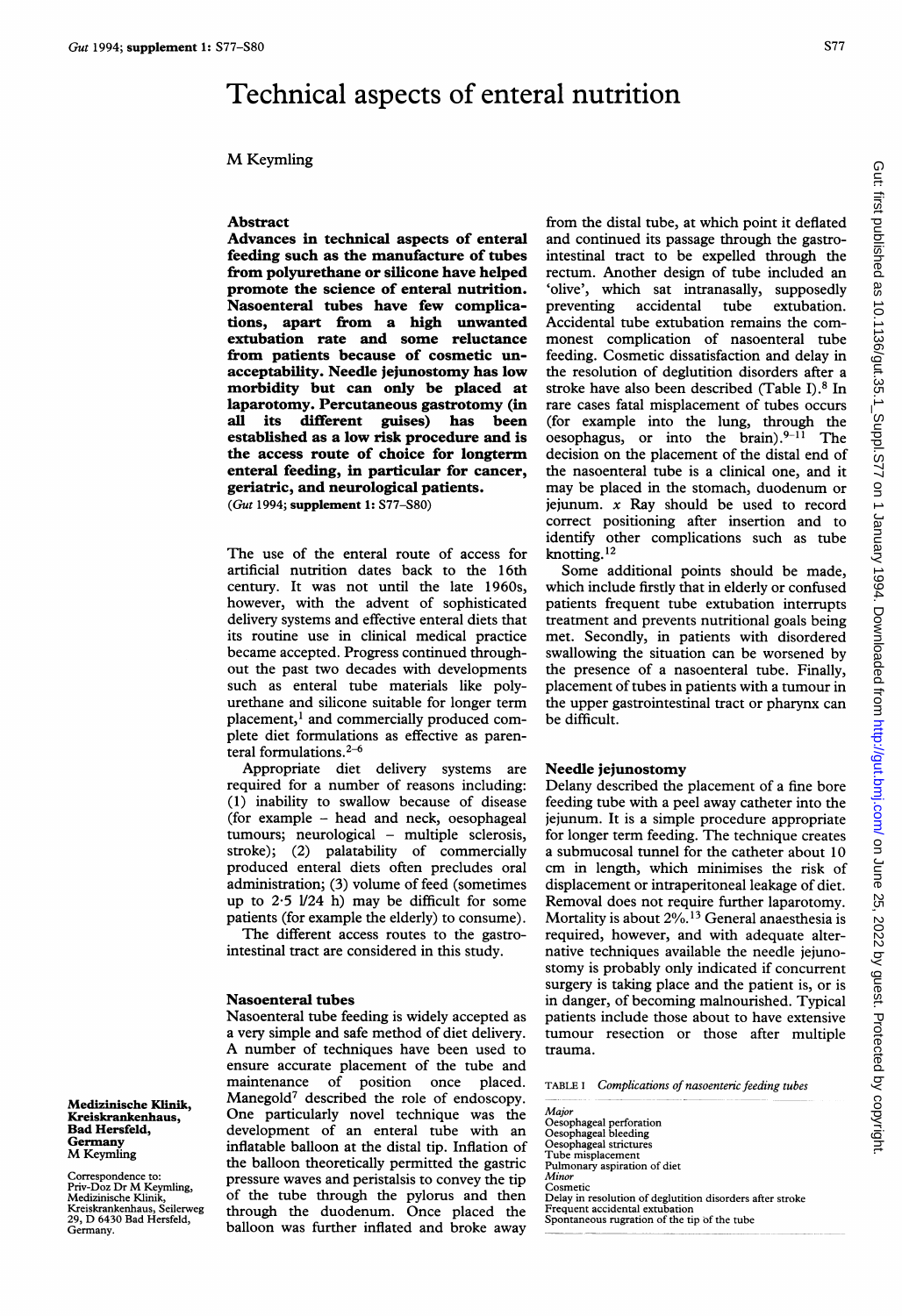

Figure 1: The 'pull through' technique of inserting perctaneous endoscopic gastrostomy feeding tubes.

### Percutaneous endoscopic gastrostomy

In 1980 a new technique of gastrostomy tube insertion was developed that was done under endoscopic control and local anaesthesia.<sup>14</sup> The simplicity and low morbidity and mortality mean that this technique is the best method for access in the patient requiring longer term enteral feeding.<sup>15 16</sup>

#### **TECHNIQUES**

The 'pull through' technique is described. The supine patient is given an endoscopy and the stomach distended with air. The tip of the palpating finger may be seen through the abdominal wall (Fig 1a) and a cannula for local anaesthesia is inserted through the wall into the stomach, under direct vision of the endoscopist (Fig lb). A puncture cannula is pushed from outside into the stomach (Fig 1c) serving as a guide for the thread, which is introduced from outside and grabbed by the endoscope forceps (Fig ld) and pulled up the oesophagus and out of the mouth. This thread is now fixed to a preformed gastrostomy tube with a circular buffer, and the thread is pulled back through the abdominal wall pulling the gastrostomy tube until it abuts the gastric mucosa (Fig 1e). A fixation device is then attached to prevent movement.

Sacks and Vine<sup>17</sup> modified the technique by replacing the thread with a guidewire over which the gastrostomy tube was pushed. The apparent slight advantages of this pull through technique are probably clinically irrelevant.<sup>18</sup>

A completely different system (the direct stab approach) was described by Russell.'9

Still under endoscopic control, the gastrotomy tube is inserted externally through the abdominal wall. Unfortunately this technique gives rise to the 'tent roof phenomenon particularly in larger subjects. In these cases the cannula is not long enough to penetrate the gastric mucosa externally but merely pushes it down so that the endoscopic appearance is of <sup>a</sup> 'tent roof' (Fig 2).

A number of different retainer systems are used including balloons, buttons or spirals.'9 <sup>20</sup> The spiral retainer system is open to criticism on grounds of safety<sup>21</sup> possibly because of its length and rigidity.



Figure 2: 'Tent roof' phenomenon that can occur during the direct stab approach of inserting gastrostomy tubes externally through the abdominal wall.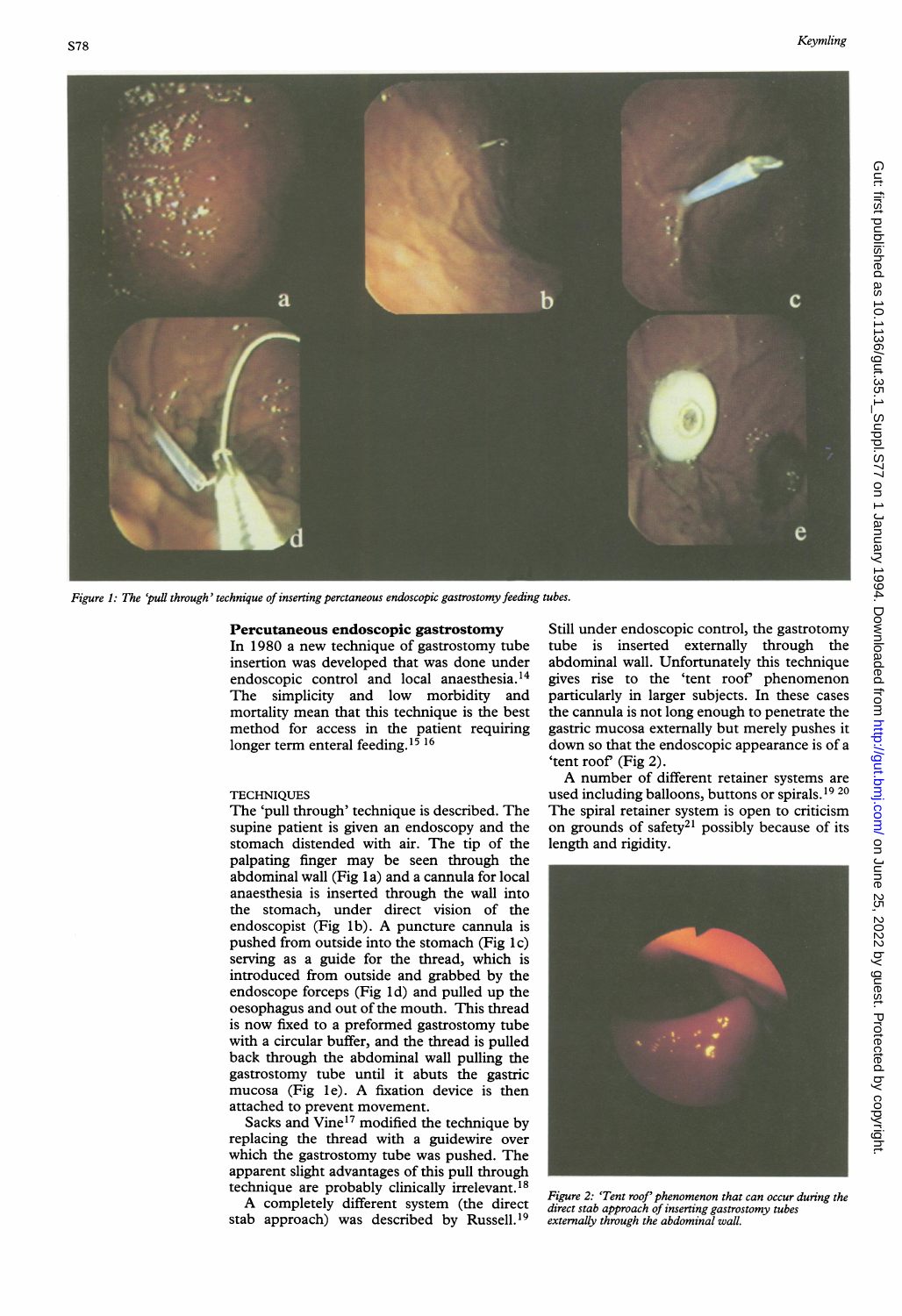TABLE II Contraindications to non-surgical gastrostomy feeding tube placement

Coagulopathies Missed diaphanoscopy Peritonitis Ileus No informed consent Anorexia nervosa

#### Fluoroscopic gastrostomy

The use of fluoroscopic techniques to place gastrostomy tubes has been described in recent years and is a low morbidity procedure. For this technique the stomach is inflated by instillation of air (down a nasogastric tube placed for the purpose) so that it can be localised by  $x$  ray. Endoscopy is not required, which may permit placement in certain patients in whom endoscopy is either impossible or contraindicated (for example some oropharyngeal tumours). Reported death rates for this technique are about  $0.8\%$ , with a minor complication rate of about 5%. There are certain disadvantages. The technique cannot be used for access to the jejunum, and if the 'tent roof' phenomenon described earlier develops then the procedure cannot be done.

Whenever possible the stomach should be assessed before any gastrostomy tube insertion because an undiagnosed abnormality such as peptic ulcer or carcinoma may coincidentally be present.<sup>8</sup> There are certain contraindications to any non-surgical gastrostomy placement (Table II). The inability to auscultate or visualise the stomach occurs in about 1% of cases and is generally caused by peritoneal carcinomatosis or previous surgery. Fully informed consent of the patient or their guardian is of course mandatory to highlight that in many cases this procedure is palliative and will not affect the eventual outcome of the underlying disease. Anorexia nervosa is considered an absolute contraindication to gastrostomy placement because such patients often manipulate their enteral feeding regimens.

Table III compares the different feeding techniques described. Nasoenteral tube placement requires the least experience, while, of the interventional techniques, endoscopic gastrostomy seems to be the best procedure.

If gastrotomy is performed carefully according to predefined protocols technical complications such as early displacement (common for monitored by nutrition support teams ninimise complications such as tube blockage welcomed by both clinicians and patients.

Clinically minor complications occur quite often, and local infection (around the stoma

TABLE III Summary of techniques of feeding tube placement

|                          | x Rav | Laparotomy | Endoscopy | General<br>Anaesthesia |
|--------------------------|-------|------------|-----------|------------------------|
| Nasoenteric tube         |       |            |           |                        |
| Needle jejunostomy       |       |            |           |                        |
| Fluoroscopic gastrostomy |       |            |           |                        |
| Endoscopic gastrostomy   |       | -          |           |                        |
|                          |       |            |           |                        |

 $-$ =No;  $+$ =Yes.

S79

site) is most common and may be present from 3 to 15% of cases,  $15$  depending on the medical centre. Difference between centres are difficult to explain, but may relate to inconsistencies in the definition of infection and differences in techniques of prophylaxis. Differences in gastrotomy technique used probably have no influence on subsequent infection rates. Preliminary results from our unit, investigating the relation between bacterial colonisation of the pharynx and gastrostomy puncture site immediately after 'pull through' of the gastrostomy show differences in bacterial populations. Our puncture site infection rate is only 3% and suggests that the 'pull through' technique may be undertaken with low infection rates. Our experience confirms that careful management and care with daily change of dressing of the puncture site is the best way of reducing local infection rates. If infection develops it may be treated by local wound care - the need for tube removal is rare.

About 10% of patients develop local pain at the puncture site after tube insertion, which may be treated with simple analgesia. Occasionally this pain may cause diagnostic uncertainty if pneumoperitoneum is present after gastrotomy tube insertion, leading to unnecessary laparotomy after tube insertion.

Major complications are rare. The overall minor complication rate for gastrotomies is about 9%, with a major complication rate of 3% and a death rate of  $0.8\%$ .<sup>15</sup> 16 <sup>22</sup> 23 We have had no deaths in a series of 600 tube insertions. Other procedure specific complications such as major haemorrhage, fistula, and necrotising fasciitis are rare, but must be considered.24

## Clinical application

The low morbidity and mortality of endoscopic gastrostomy placement has allowed it to become a popular route of access for enteral nutrition in three key patient groups oncology, geriatric, and neurological patients.

# ONCOLOGY PATIENTS

nasoenteral tubes) are rare. Care protocols permitted the widespread use of ambulatory Cachexia occurs in 40% of cancer patients.25-27 The causes are as yet not fully known, but in many cases diet supple- **Complications of gastrostomy** mentation alone will not reverse the cachexia. Increasingly enteral (and sometime parenteral) nutrition support is appropriate. The introduction of endoscopic gastrostomy has enteral feeding in this group  $-$  a development

from coagulated diet.<br>
Clinically minor complications occur quite two main indications for the introduction of enteral feeding are apparent. Firstly, those with weight loss (>5 kg in four weeks), and secondly those with intestinal malignant structure giving rise to intermittent subacute obstruction, which is aggravated by the ingestion of solid food. For these patients continual infusion of liquid enteral diet can be of benefit in reducing symptoms.

Tube feeding is <sup>a</sup> well proved way of treating weight loss in patients with advanced